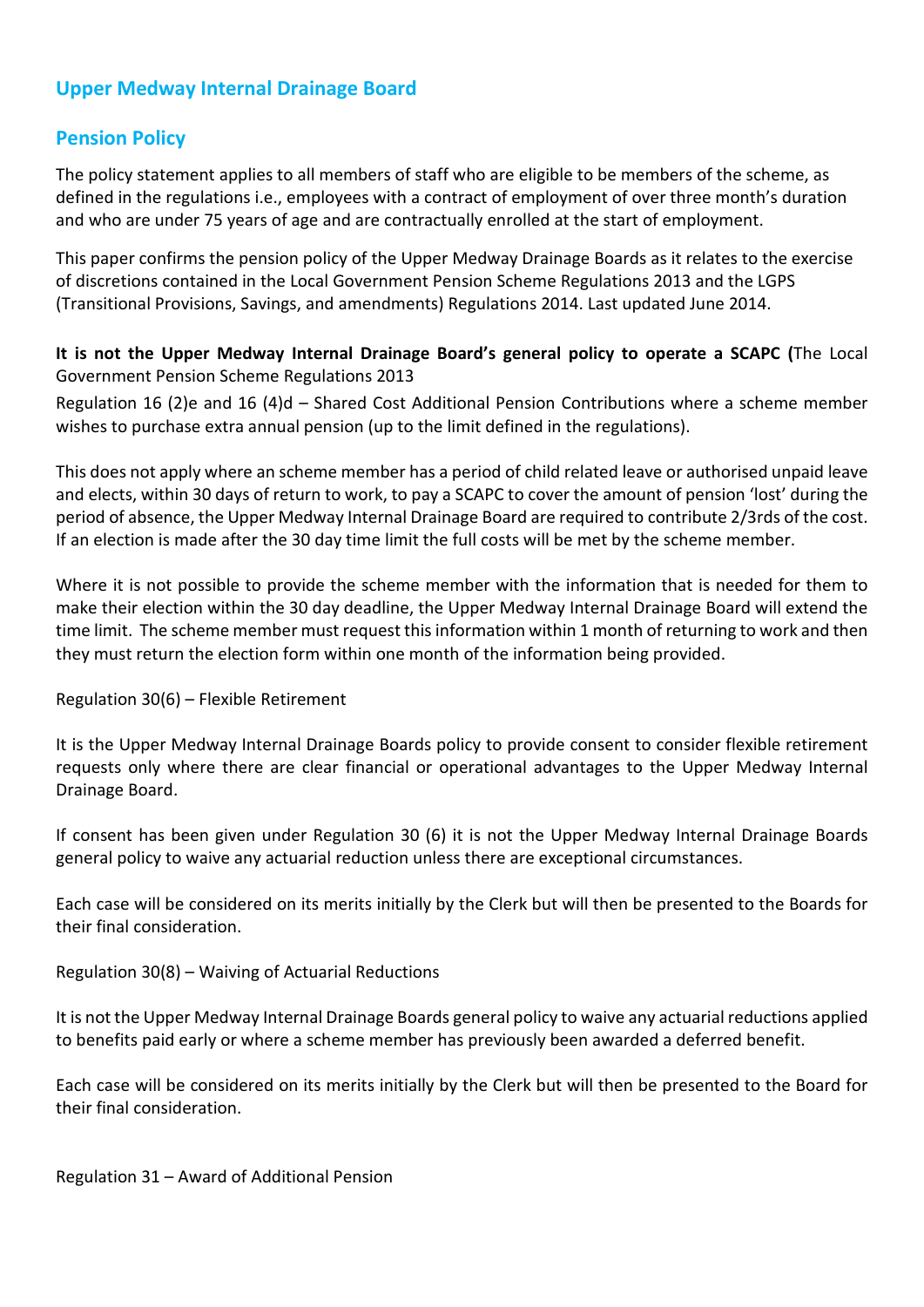The Upper Medway Internal Drainage Board has the discretion to award additional pension (up to the additional pension limit defined in the regulations) to an active member or within 6 months of leaving the scheme to a scheme member who was dismissed on grounds of redundancy or business efficiency.

The Upper Medway Internal Drainage Board will only exercise this discretion in exceptional circumstances and only at the discretion of the Clerk and the Boards.

TP Regulations 1 (1)(c) of Schedule 2 – Whether to allow the rule of 85 to be 'switched on' for members from age 55 and before age 60.

It is not the Upper Medway Internal Drainage Board's general policy to make use of the discretion to 'switch back on' the 85 year rule protections unless there are clear financial or operational advantages to the Upper Medway Internal Drainage Board.

Each case will be considered on its merits initially by the Clerk but will then be presented to the Boards for their final consideration.

Each decision will be made free from discrimination on the grounds of any protected characterising – age, disability, gender reassignment, marriage or civil partnership, pregnancy & maternity, race, religion and belief, sex, sexual orientation, or any other personal criteria.

Regulation 9 (1) & (3) – Contributions

The calculation of pensionable pay will include basic annual salary plus any other pensionable salary items including – Market Supplement/ Premium, Overtime, Bonus, Honorarium, Salary Supplements. The pensionable pay will be reviewed monthly and based on earnings for that month to identify the appropriate band and contribution percentage.

The Upper Medway Internal Drainage Board will determine the appropriate contribution band for an employee by using the pensionable pay received on 1 April each year and every 3 months thereafter.

Variable time employees will have their initial contribution rate at 1 April 2022 set at 5.5% with a reassessment every 3 months thereafter.

The Upper Medway Internal Drainage Board will notify employees of their individual contribution rates in their April payslips/by letter/by email each year and thereafter when any changes are made.

Regulation 17 (1) – Shared Cost Additional Voluntary Contributions (SCAVC)

The Upper Medway Internal Drainage Board will not operate a SCAVC for employees.

Regulation 21 (5) – In determining Assumed Pensionable Pay whether a lump sum payment made in the previous 12 months is a 'regular lump sum'.

The Upper Medway Internal Drainage Board will maintain a list which details what the Upper Medway Internal Drainage Board considers being a regular lump sum payment made to our employees to be used in the calculation of the Assumed Pensionable Pay.